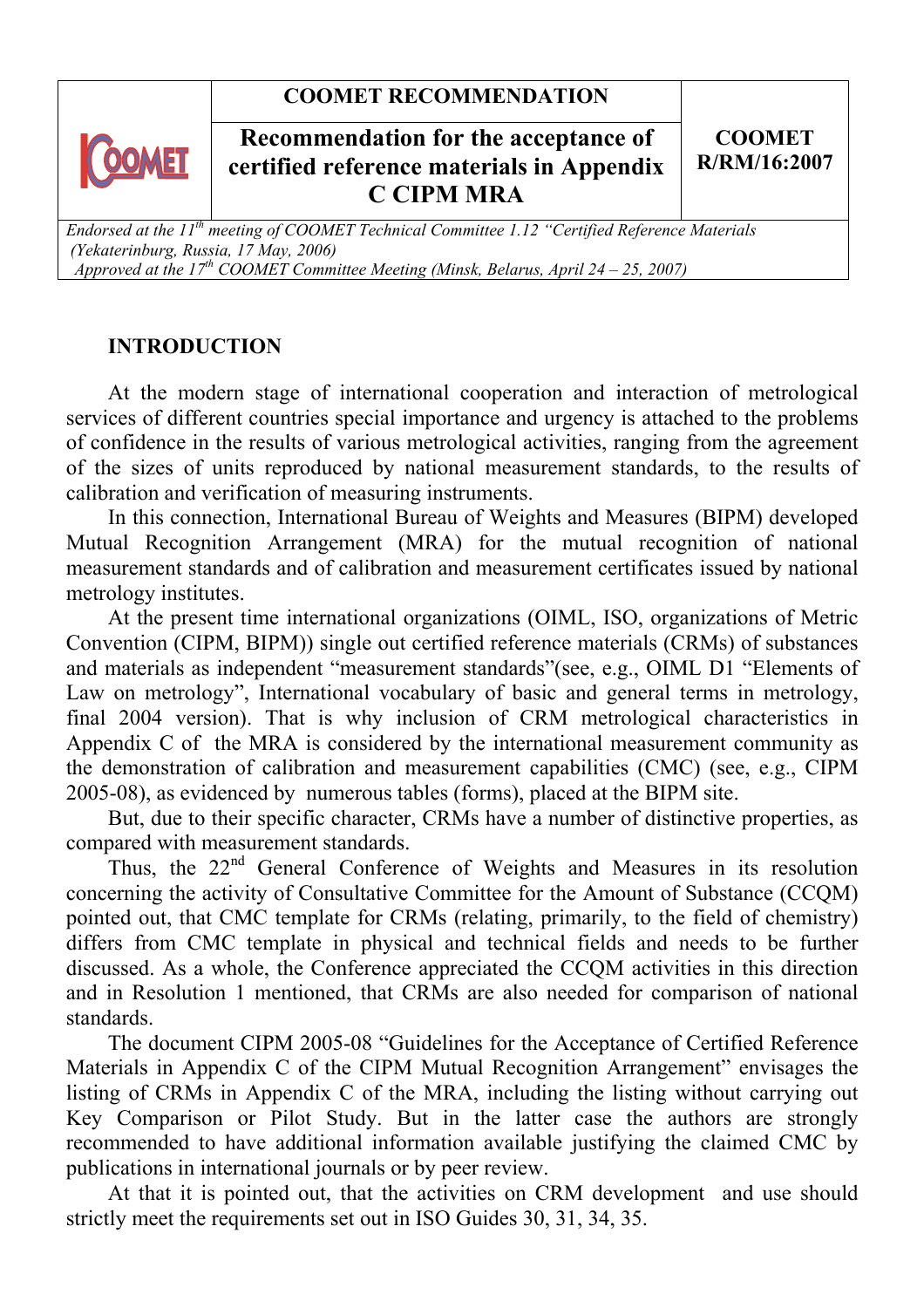Due to the great variety of possible comparisons of CRMs of different level, it seems to be possible to carry out works on comparisons within COOMET or other international organizations without registration, in certain cases, in Appendix B of the MRA. Nevertheless, if it is considered expedient, (e.g., when CRMs are used in comparisons of national standards), certain CRM types, listed in Appendix C, may be subject to international comparisons by NMIs or designated institutes of other countries.

Taking into consideration the above said, this document specifies certain guidelines for the acceptance of certified reference materials in Appendix C of the MRA within COOMET, with due account of their specific character, and establishes procedural and methodical principles for carrying out the relevant works using CRMs.

### **1. Scope**

This recommendation defines the guidelines for the acceptance of metrological characteristics of certified reference materials of substances and materials in Appendix C of the Mutual Recognition Arrangement for the mutual recognition of national measurement standards and of calibration and measurement certificates issued by national metrology institutes and methodical and procedural principles for carrying out the relevant works on the review of CMC, based on CRM use, within COOMET.

The recommendation is drawn up on the basis of the following documents:

COOMET D3/1998 Memorandum of understanding on the development and use of certified reference materials of composition and properties of substances and materials within COOMET

COOMET D4/2003 COOMET publications. Classification, procedure of development, approval and registration. Basic principles

OIML D 1 Elements of law on metrology

ISO Guide 30:1992 Terms and definitions used in connection with reference materials

ISO Guide 35: 2005 Certification of reference materials - General and statistical principles.

### **2. References**

In this recommendation references are made to the following normative documents:

Mutual Recognition Arrangement for the mutual recognition of national measurement standards and of calibration and measurement certificates issued by national metrology institutes

COOMET R/GM/7:2004 Procedure of conducting inner expertise of measurement and calibration capabilities of COOMET national metrological institutes and interregional expertise of the institutes of other regional metrological organizations

 COOMET R/GM11:2006 Regulations for comparison of measurement standards from the national metrological institutes of COOMET

Document CIPM 2005-08 Guidelines for the acceptance of certified reference materials in Appendix C of the CIPM Mutual Recognition Arrangement

ISO Guide 31:2000 Reference materials – contents of certificates and labels

ISO Guide 34:2000 General requirements for the competence of reference material producers.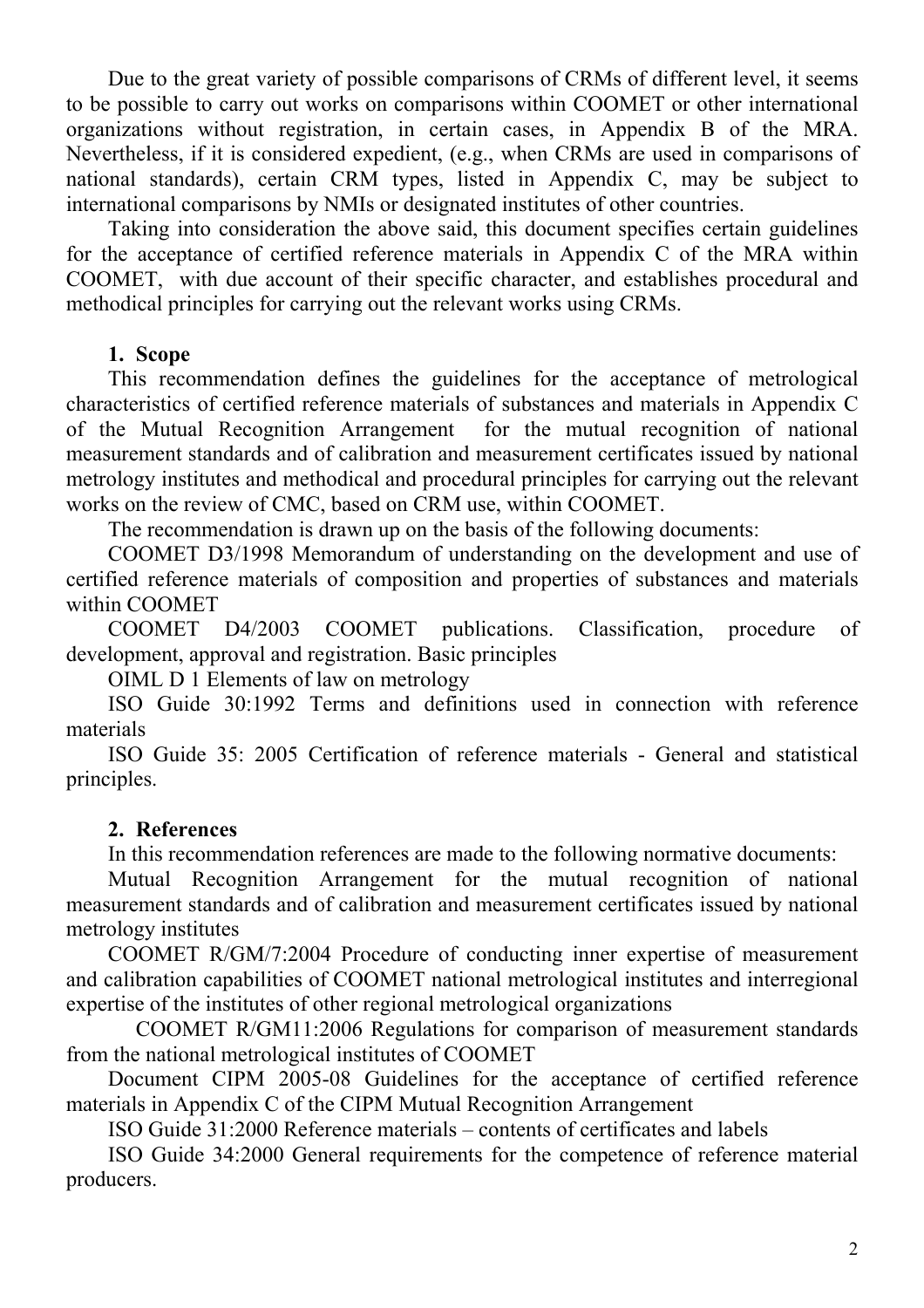# **3. General concepts**

3.1 To implement the MRA for the mutual recognition of national measurement

 standards and of calibration and measurement certificates issued by national metrology institutes CRMs may be used with a view:

to demonstrate NMIs' CMC on the basis of CRM metrological characteristics;

to facilitate practical works on comparisons of measurement standards from COOMET member-countries as portable (transportable) transfer standards.

*Note. The use of CRMs for comparisons of measurement standards is beyond the subject-matter of this recommendation*.

3.2 The activities on presenting and assessment of NMIs' CMC on the basis

of CRM metrological characteristics are organized within COOMET TCs for the fields of measurements (subject committees). Cooperation is effected within the projects included in COOMET Working Programme.

## **4. Organization and procedure of works on the declaration of NMIs' calibration and measurement capabilities on the basis of CRM metrological characteristics.**

4.1 NMIs submit the information on CMC based on CRM metrological

characteristics through TC member from their country to the Chairman of the relevant TC with the copy being sent to the Chairman of COOMET JCSM.

4.2 The information on CMC using CRM metrological characteristics is submitted by NMIs in the format of Appendix A.

The values of CRM certified characteristics should be traceable to measurement standards or, if this is impossible, to other internationally agreed references.

*Note. The guidelines for completing the requisite elements of Appendix A and the list of amounts of substance categories are given in reference Appendices C and D.* 

4.3 The supplementary information for the recognition of the data submitted

by NMIs is as follows:

- availability of results of CRM comparisons carried out within COOMET, other international organizations and bilaterally; when the claimed CMC are not underpinned by any comparisons, the authors of the proposals are recommended to submit additional information justifying the CMC by publications in international journals or by peer review;

NMIs' activities:

- operation of the quality system in NMIs in accordance with the requirements of ISO Guide 34 or equivalent;

participation of NMIs in cooperation on CRMs with other international

organizations (research works in concert with the institutes of the foreign countries).

This information is submitted in the format of Questionnaire (appendix B) and may be supplemented at the discretion of NMIs.

4.4 The Chairmen of TCs carrying out the works on the assessment of NMIs' CMC, based on CRM metrological characteristics, organize these works according to the procedure set out in COOMET document R/GM/7:2004.

# **5. Principles for the assessment of NMIs' measurement capabilities based on CRM metrological characteristics.**

5.1 The assessment of NMIs' CMC based on CRM metrological characteristics is performed by carrying out an examination of submitted data.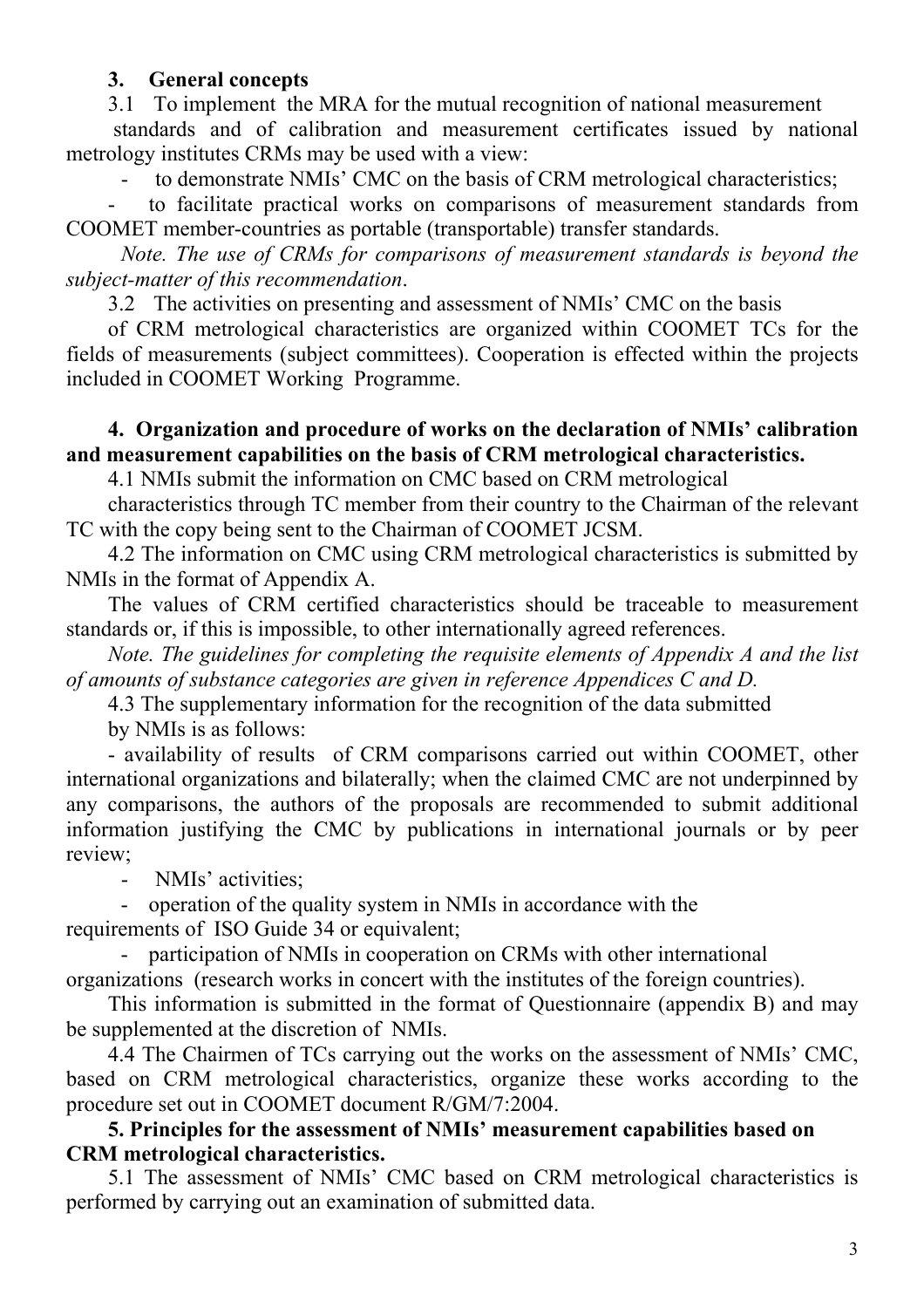5.2 Metrological examination should, in the first place, establish, if CRM metrological characteristics fall in line with the capabilities of methods and means applied during their certification. The assessment is carried out based on international and national (national documents of the country represented by an expert) normative documents.

The information of NMIs, given in the Questionnaire (see clause 4.3) provides the experts with an extra opportunity to assess the degree of NMIs' competence.

 5.3 The examination is carried out within COOMET TCs in specific field of measurement under the supervision of TC Chairman with participation of official experts, representing COOMET member-countries and having highest competence in methodology of CRM development and use in this field of measurement (i.e., this activity should be specified in the relevant document, for example, in Regulations on TCs). The list of experts is agreed upon at the meeting of the corresponding TC.

 5.4 On the basis of the examination results an expert prepares evaluation report the in compliance with the requirements of COOMET document R/GM/7:2004, either adding the column "The expert's comments" to the table of Appendix A or following the form of the table of Appendix 2 of COOMET document R/GM/7:2004.

 The evaluation report (if necessary) may include the proposals on CRM comparison, including similar CRM types.

 5.5 For special reasons during the discussion of the examination results (e.g., if the CRMs are used in the comparison of national standards) it may be considered reasonable to subject CRMs, listed in Appendix C, to international comparisons by NMIs of other countries.

**6. Confirmation of NMIs' calibration and measurement capabilities based on CRM metrological characteristics.** 

6.1 Confirmation of NMIs' CMC may be conducted based on CRMs comparisons or on the basis of additional information to justify CMC, submitted by the author by publications in an international journal or by peer review.

6.2 In case that the calibration and measurement capabilities based on comparisons of CRM , offered by the experts during the examination of submitted data, are confirmed, NMI, the author of the proposals organizes CRM comparisons following the procedure, set out in the document R/GM/11/2006. CRM comparisons in the framework of COOMET may be carried out without registration in Appendix C of the Agreement.

6.3 In the case that NMI's calibration and measurement capabilities are confirmed based on additional information, justifying CMC, submitted by the author, in the form of information on publications in international journals, the expert considers the publications concerned with due account of the provisions of clause 5 of this recommendations.

6.4 In the case that NMI's calibration and measurement capabilities are confirmed based on the peer review, the expert:

- either recognizes the results of certification carried out in the country during the recognition of the developed CRM type (which is the case in the countries such, as Russia, Germany, CIS countries);

or requests documentation on CRM in the amount as recommended by ISO Guide 31:2000 "Reference materials – contents of certificates and labels"